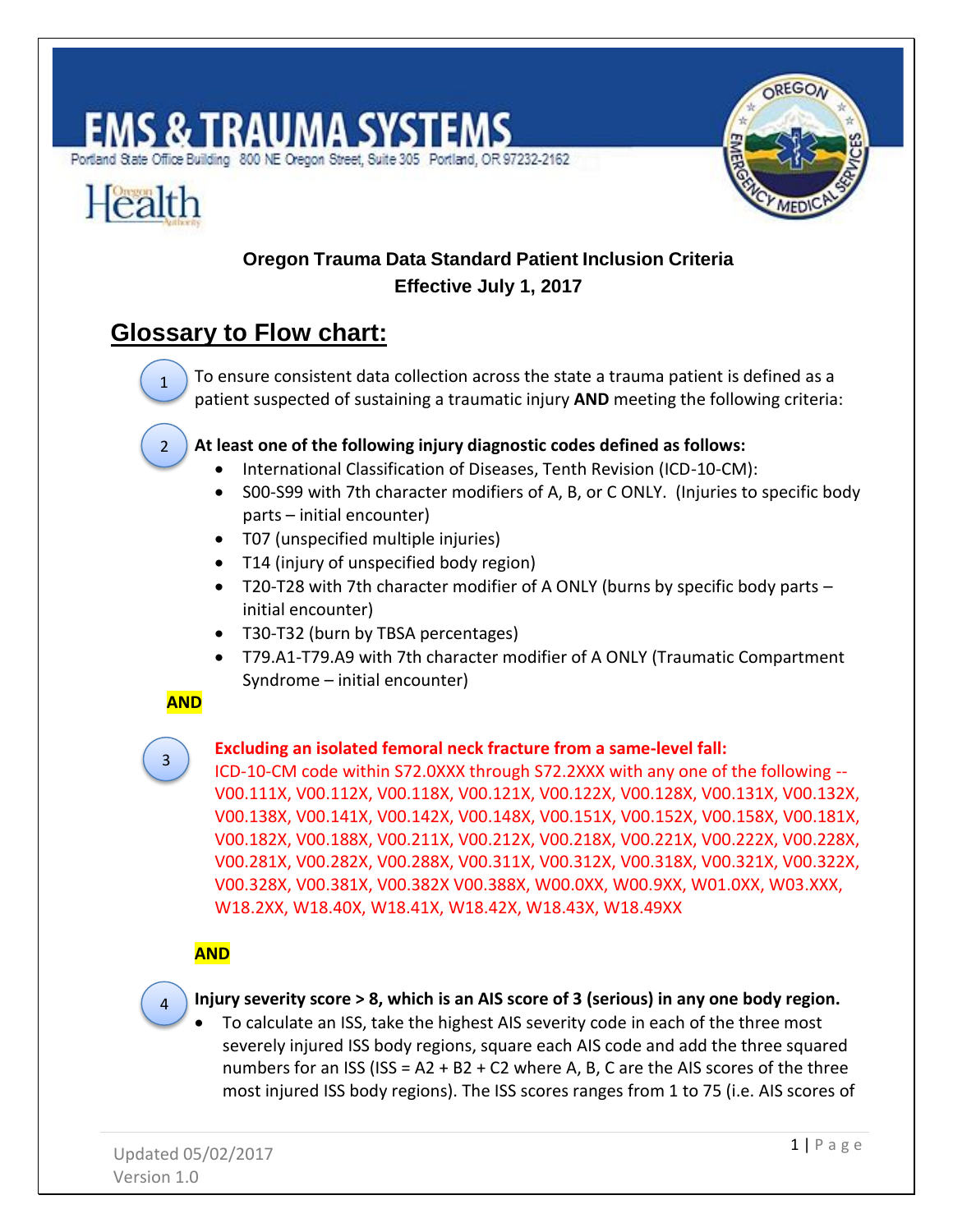5 for each category). If any of the three scores is a 6, the score is automatically set at 75.

**AND**

5 5

#### **4) Must include one of the following in addition to steps 2 & 4:**

- **Admission to your facility related to an injury:**
	- $\circ$  A patient was admitted to or had a stay of 24 hours at your facility related to any OTR ICD-10 CM injury diagnosis code (excluding those patients whose admission was for co-morbid/medical condition reasons only).
- **Re- admission (Missed Injury Diagnosis, complication, failed conservative management of iatrogenic injuries from a previous ED or hospital admission):**
	- $\circ$  A readmission if a patient is discharged from an emergency department or inpatient care area and is subsequently evaluated for a missed injury/diagnosis, complications from the injury, or failed conservative management of iatrogenic injuries from the same injury causing event (with any reported OTR ICD-10 CM injury diagnosis code and within 30 days discharge from the previous ED/hospital discharge date). A new trauma record would be created for the missed diagnosis, complication, or failed conservative management admission.
- OR

#### **Patient died/arrived dead from an injury?**

- $\circ$  A patient arrived dead or died at your hospital from the suspected injury and had any OTR ICD-10 CM injury diagnosis code.
- **OR**
- **Inter-facility injury transfer by EMS:**
	- $\circ$  A patient with an injury, suspected injury or any reported OTR ICD-10 CM injury diagnosis code, who is transported via EMS transport from one acute care hospital to another.

## **Alternately need to include in OTR:**

#### **Activation Cases**

**ALL EMS trauma activations regardless of the ED/hospital diagnosis:**

 A patient with an injury or suspected injury for whom is triaged from a scene to a trauma center or ED based on the most recent version of CDC EMS triage criteria.

OR

1a a

#### **ALL hospital trauma team activations or trauma surgeon's evaluations regardless of the ED/hospital diagnosis:**

 A patient with an injury or suspected injury for whom a trauma team activation or trauma surgeon's evaluation occurs.